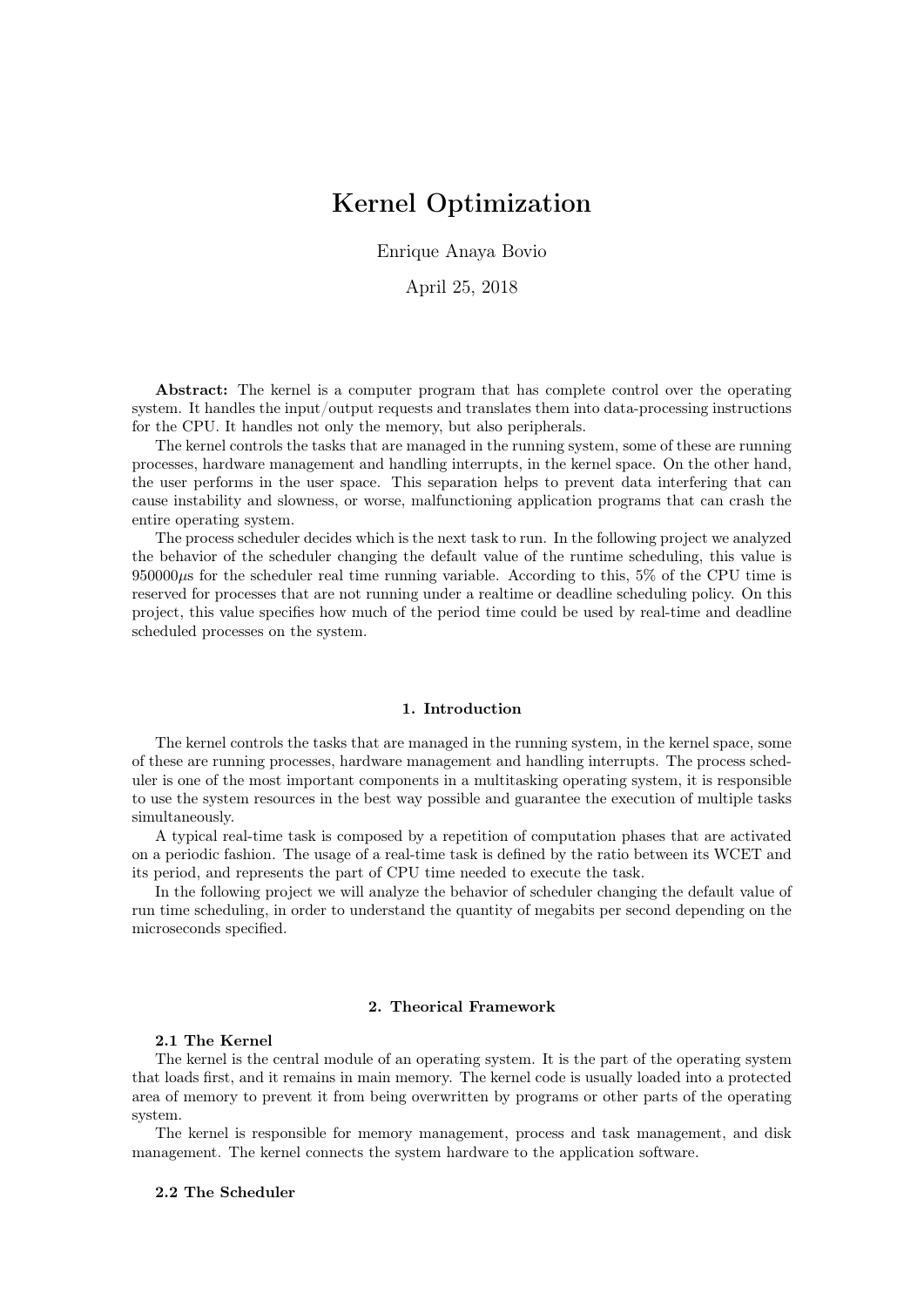The scheduler is in charge of keeping busy the CPUs in the system. The Linux scheduler implements a number of scheduling policies, which determines how long a thread runs on a particular CPU core and when it runs.

The scheduling policies are divided into two major categories:

- 1. Realtime policies:
	- SCHED\_FIFO
	- SCHED\_RR
- 2. Normal policies:
	- SCHED\_OTHER
	- SCHED\_BATCH
	- SCHED\_IDLE

For this project we are focused to analyze just the behavior of the realtime policies by changing parameters in /proc/sys/kernel/sched\_rt\_period\_us.

#### 2.2.1 Realtime scheduling policies

Normal threads are scheduled after the real-time threads had been scheduled. The realtime policies are used for time-critical tasks that must have complete without any interruption.

## SCHED\_FIFO

This policy is also referred to as static priority scheduling, because it defines a fixed priority (between 1 and 99) for each thread. The scheduler scans a list of SCHED\_FIFO threads in priority order and schedules the highest priority thread that is ready to run. This thread runs until it blocks, exits, or is preempted by a higher priority thread that is ready to run.

Even the lowest priority realtime thread will be scheduled ahead of any thread with a nonrealtime policy; if only one realtime thread exists, the SCHED\_FIFO priority value does not matter.

## SCHED\_RR

A round-robin variant of the SCHED\_FIFO policy. SCHED\_RR threads are also given a fixed priority between 1 and 99. However, threads with the same priority are scheduled round-robin style within a certain quantum, or time slice. The sched  $rr$  get interval(2) system call returns the value of the time slice, but the duration of the time slice cannot be set by a user. This policy is useful if you need multiple thread to run at the same priority

#### 2.2.1.1 SCHED\_FIFO policy

In the Linux kernel, the SCHED FIFO policy includes a bandwidth cap mechanism. This protects realtime application programmers from realtime tasks that might monopolize the CPU. This mechanism can be adjusted through the following /proc file system parameters:

#### /proc/sys/kernel/sched\_rt\_period\_us

Defines the time period to be considered one hundred percent of CPU bandwidth, in microseconds ('us' being the closest equivalent to ' $\mu$ s' in plain text). The default value is 1000000 $\mu$ s, or 1 second.

/proc/sys/kernel/sched\_rt\_runtime\_us

Defines the time period to be devoted to running realtime threads, in microseconds ('us' being the closest equivalent to ' $\mu$ s' in plain text). The default value is 950000 $\mu$ s, or 0.95 seconds.

## 3. Objectives

- Make a kernel change on scheduler/memory managment and measure the performance impact using the phoronix benchmark tools.
- Analyze and compare the changes in AIO Stress according to the increasement of microseconds.
- Understand and learn about realtime scheduling.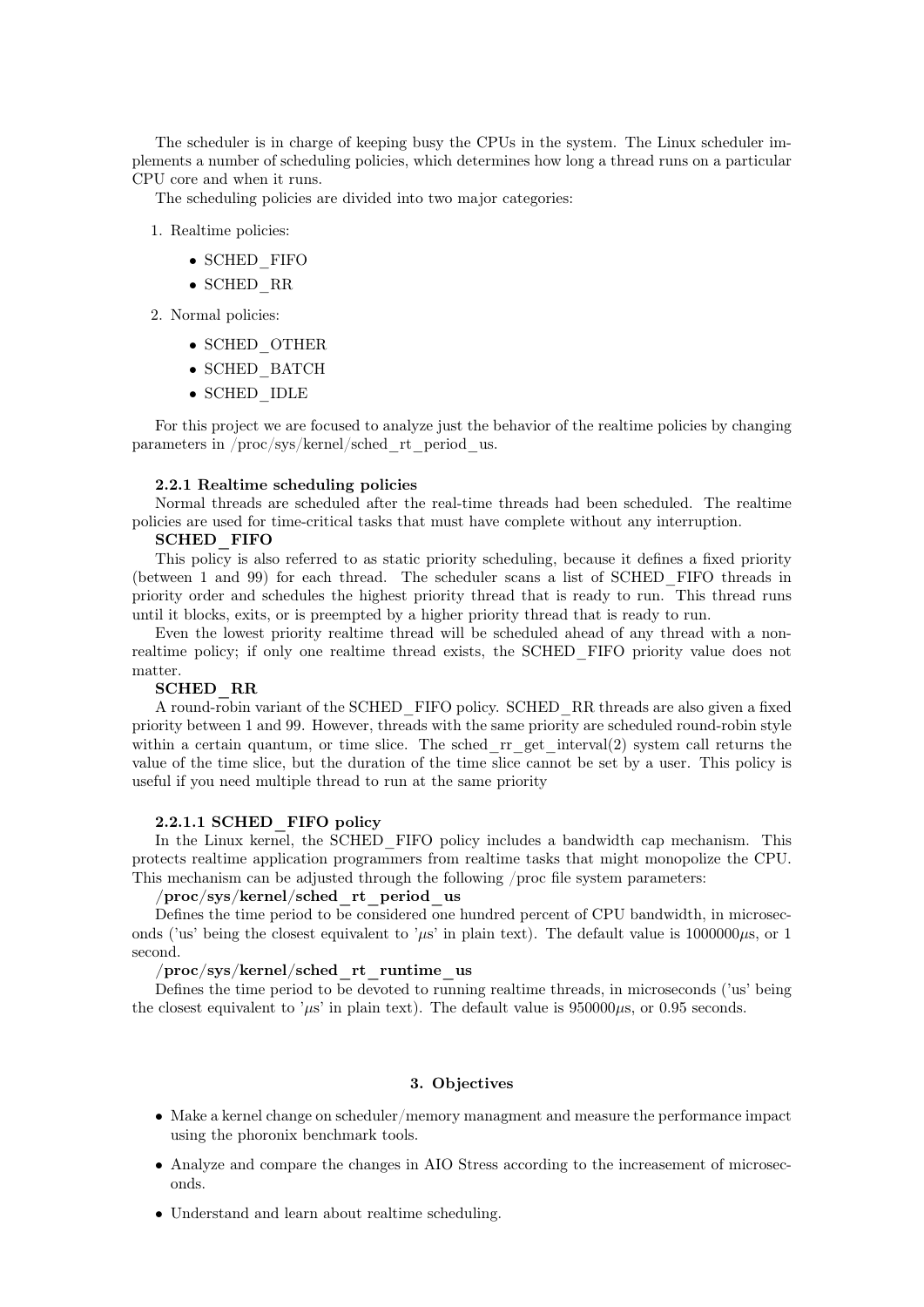# 4. Justification

The need to learn about how the Linux kernel schedulers works, primarily to make an analysis of the changes to be made in the values of this. Also understand the meaning of the values that we will change and the relationship between the microseconds (run time) and the AIO Stress average.

#### 5. Development

The default value of sched rt runtime us is  $950000\mu$ s (0.95 seconds). According to this, 5% of the CPU time is reserved for processes that are not running under a realtime or deadline scheduling policy; this value specifies how much of the period time could be used by real-time and deadline scheduled processes on the system. The value can range from -1 (that makes the run-time the same as the period) to INT MAX-1, making the run-time the same as the period there's no CPU time set aside for non-realtime processes.

## 5.1 System Specifications

- Processor: Intel Core i7-4500U @ 3.00GHz (4 cores)
- Memory: 2 x 4096 MB DDR3-1600MHz
- Disk: 1000GB Western Digital WD10JPVX-75J
- Network: Realtek RTL8101/2/6E + Qualcomm Atheros QCA9565 / AR9565
- Motherboard: Dell 03VVKX
- Chipset: Intel Haswell-UTL DRAM
- OS: Ubuntu 16.04
- Kernel: 4.4.0-43-generic (x86 64)
- Compiler: GCC 5.4.0 20160609Motherboard: Dell 03VVKX
- Display Server: X Server 1.18.4
- Display Driver: Intel 2.99.917
- File-System: ext4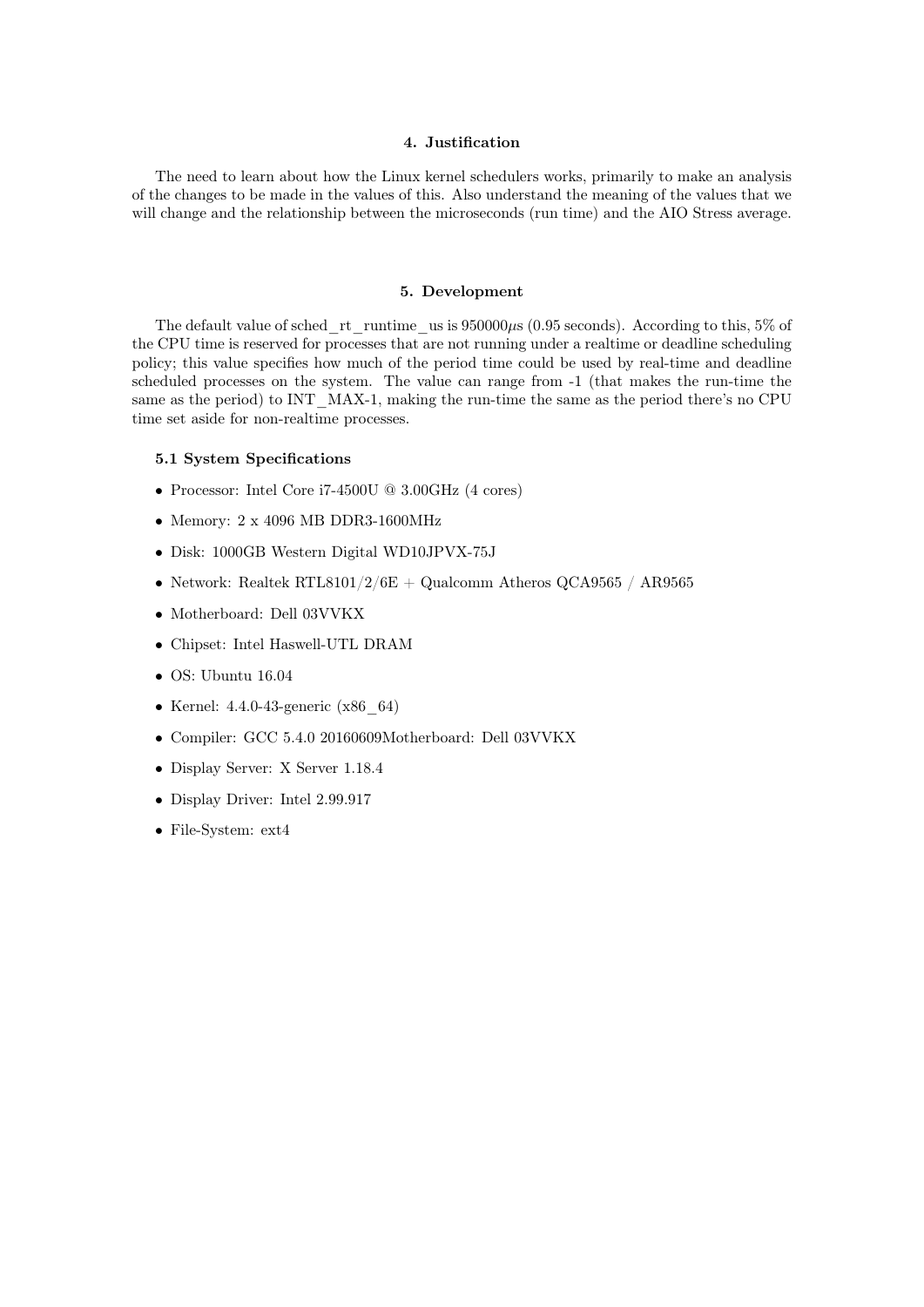| <b>Microseconds</b> | <b>AIO Stress</b> | <b>Standard Error</b> | <b>Standard Deviation</b> |
|---------------------|-------------------|-----------------------|---------------------------|
| 1,000,000           | $111.06$ mb/s     | 0.55                  | 0.86%                     |
| 950,000             | 93.71 mb/s        | 4.23                  | 11.08%                    |
| 900,000             | $108.6$ mb/s      | 1.54                  | 2.46%                     |
| 800,000             | $105.89$ mb/s     | 1.19                  | 1.95%                     |
| 700,000             | $106.84$ mb/s     | 1.1                   | 1.78%                     |
| 600,000             | 104.71 mb/s       | 1.83                  | 3.03%                     |
| 500,000             | 95.76 mb/s        | 5.21                  | 13.32%                    |
| 400,000             | $101.25$ mb/s     | 1.51                  | 2.99%                     |
| 300,000             | 103.39 mb/s       | 1.58                  | 2.64%                     |
| 200,000             | 103.13 mb/s       | 1.29                  | 2.17%                     |
| 100,000             | 94.87 mb/s        | 3.34                  | 8.64%                     |

# Figure 1: Test results by changing the microseconds.

In Figure 1 the test results are displayed, including standard error and standard deviation as parameter to support the precision of the AIO Stress. The table compares the default value (950,000 microseconds) with the performance of different values that were defined from 100,000 to 1,000,000 microseconds with a difference of 100,000 between each different test.



## Figure 2: Relation between microseconds and AIO Stress.

The Figure 2 shows the results between the relation of Microseconds and AIO Stress. Thanks to the graph, we can see that the AIO Stress varies depending on the values defined. In Figure 3, it is interesting that the values specified that had a lower AIO Stress are the ones that have the higher standard error.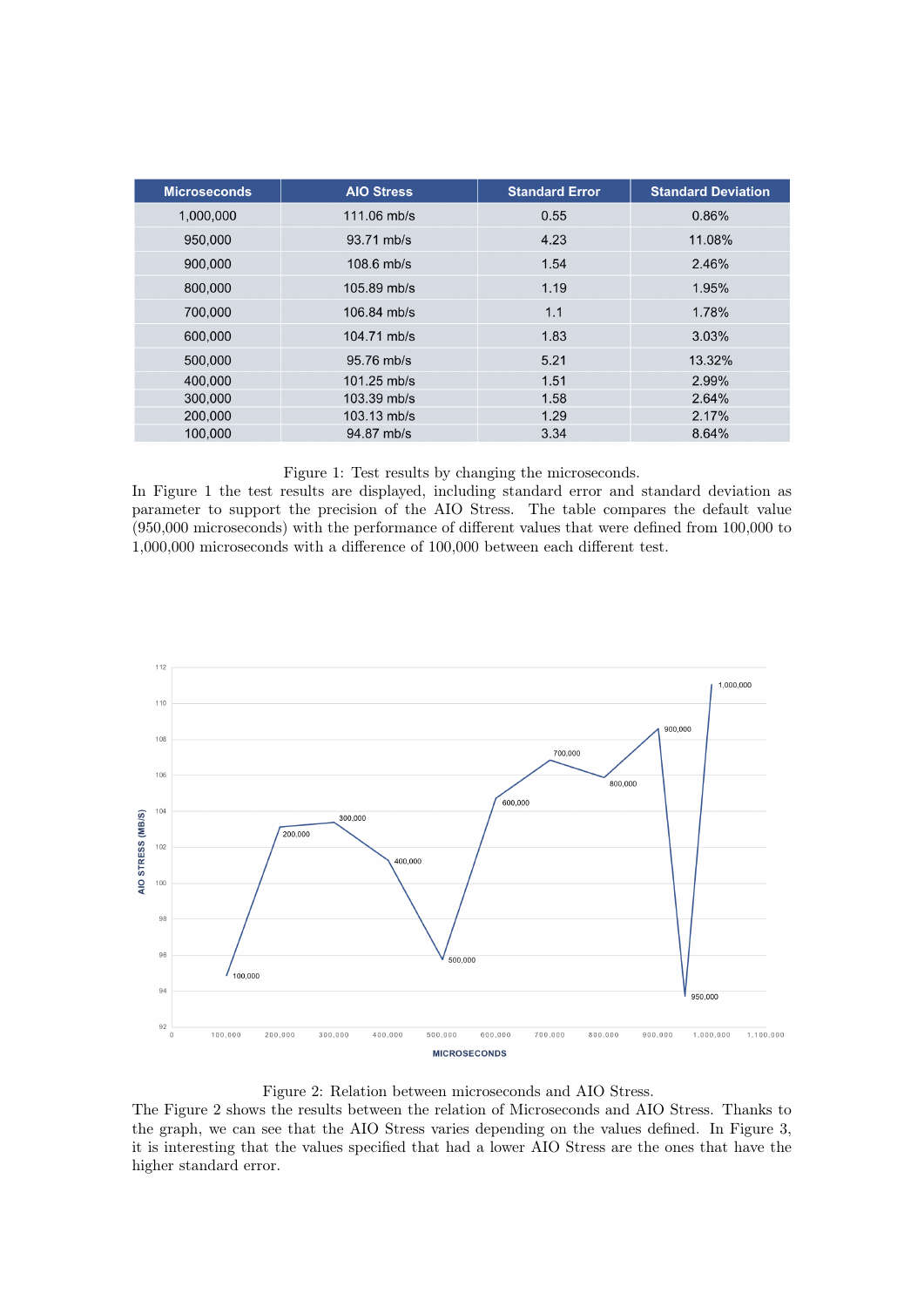

Figure 3: Relation between microseconds and standard error.

## Conclusion

With the realization of this project that was focused on research and analysis of results, it was obtained, among other things, the better understanding of the use and importance of a scheduler within the kernel of a computer. Although this is the essential center of an operating system, which provides the most basic services for the proper functioning, it cannot take all the credit. On the other hand, there is the Shell, which is the most external part of an operating system, which interacts with the commands provided by the user. The role of the scheduler in these two elements of the OS is also very important, it is responsible for keeping busy the CPU of the system, it is a small part of the kernel, but it is the one that coordinates the fluidity of the processes that occur in the system by the user requests through the Shell.

But with this project we can realize something else, the scheduler, with all the importance it has within the operating system, can be improved because it provides configuration variables that are available so that a user can modify them and achieve an improvement in their OS. In the making of this report we learned to modify these variables to achieve a change in the performance of the computer and, with it, an optimization in it.

In the end, a lot was learned, but there is more: the developer of an operating system. External to the practice, unconsciously in the end, those people who are dedicated to carry this out are more appreciate. It takes a lot of research and some basic knowledge about the operating system to only modify a variable given by them. Carrying out an entire operating system requires a lot of dedication and an excellent work team. There is much that can be drawn from this report and it is not just the numbers.